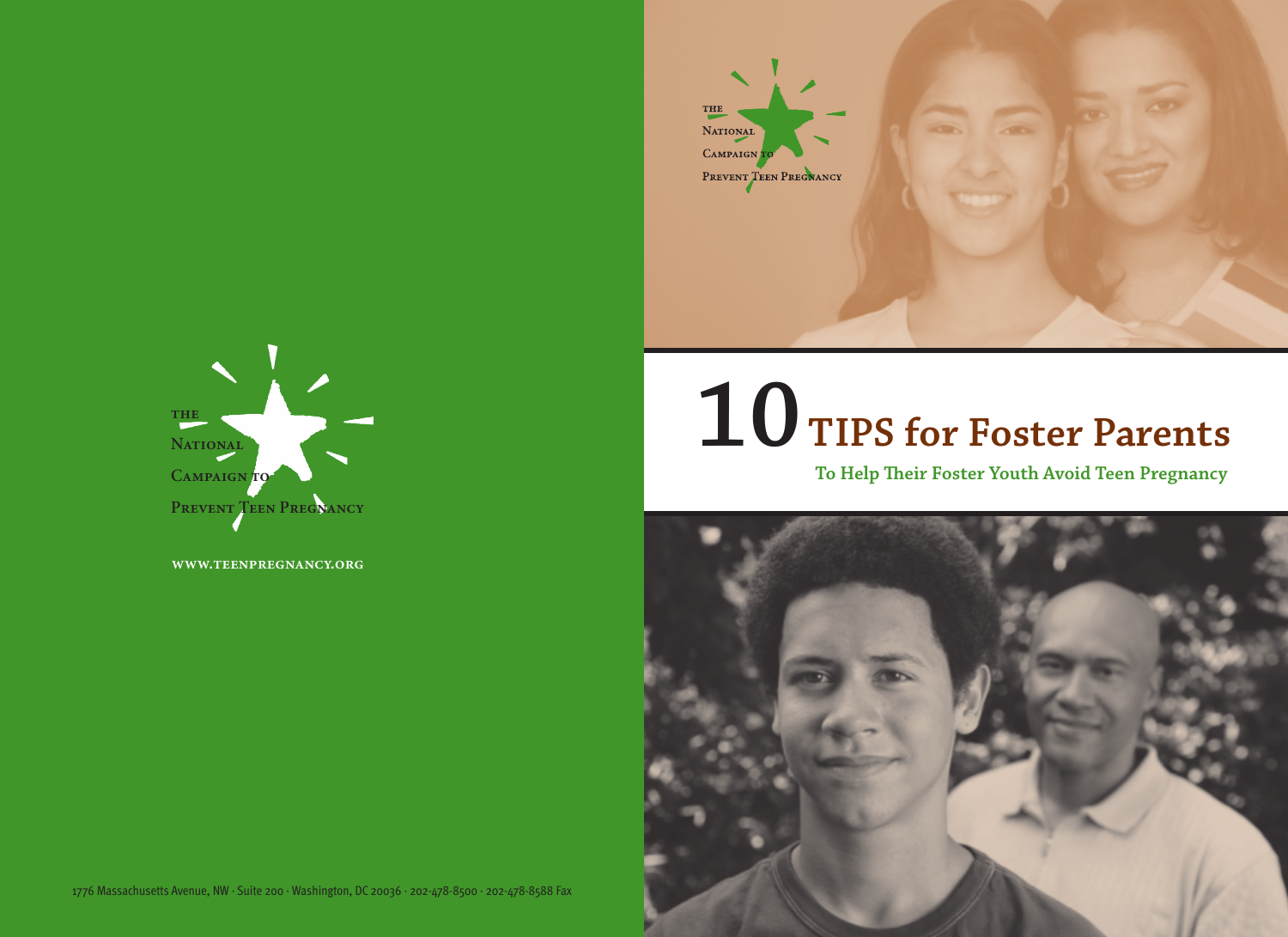The good news for parents and other caring adults, **including foster parents, is that there is much they can do to help influence their children's decisions about sex.** Foster youth say they want to discuss sex, love, and relationships with their foster parents, but some are embarrassed or feel uncomfortable starting the conversation. The same holds true for foster parents. They often don't know what to say, how to say it, or when to start. This guide offers some ideas to help foster parents strengthen their relationships with foster youth. It also offers some ideas on how best to communicate about sex, love, and relationships.

Youth in foster care are at greater risk for early pregnancy than teens in general. One study finds that almost one-third of girls in foster care become pregnant at least once by age 17— almost one-half by age 19.<sup>1</sup> Preventing early pregnancy and parenting is important for a number of reasons. Compared to women who delay childbearing, teen mothers are more likely to drop out of school and to live in poverty. Their children are more likely to experience abuse and neglect, enter the child welfare system, be born at low birth weight or mentally retarded, grow up poor, perform poorly in school, and have insufficient health care. Daughters of teen mothers are more likely to become teen parents. Sons of teen mothers are more likely to be incarcerated.

This brochure provides tips on such topics as the importance of maintaining strong, close relationships with children and teens, setting clear expectations for them, and communicating honestly and often with them. Research supports these common sense lessons: not only are they good ideas generally to promote positive youth development, but they can also help teens delay becoming sexually active, as well as encourage those who are having sex to make more responsible choices and use contraception carefully.

#### **TIP # 1**

**Build a relationship based on trust and compassion.**

Some foster youth have had few positive relationships with adults. Many have been moved from home to home, others have experienced abuse and neglect. Let them know early and often that they are welcome in your home, it is safe, and that you care about them. Show them they are important and valued. In other words, do all you can to build a warm, trusting relationship right from the start. Your foster child will feel more comfortable talking to you about a personal topic such as sex, if they feel they can trust you. Understand, too, that a close relationship between caring adults and teens helps young people avoid multiple risky behavior, including early pregnancy and parenthood.

Of special concern: Building strong relationships and talking about sex can be more complex if your foster youth has been sexually abused. They may blame themselves for the abuse. They may have confused feelings about the meaning and purpose of sex. Foster parents, along with a team of case workers and mental health professionals, must work together with the youth to effectively manage anger, teach what is appropriate sexual behavior, and rebuild self esteem and trusting relationships with adults.

**"Before you have the sex talk, get to know your foster kids better. Don't start talking about it as soon as they enter your house. We (foster youth) build trust with foster parents little by little until we get to the point to where we truly do trust them." ~ Advice from a foster teen to foster parents**

1 Bilaver, L., Courtney, M. (2006). Foster Care Youth, 28. Washington, DC: National Campaign to Prevent Teen Pregnancy.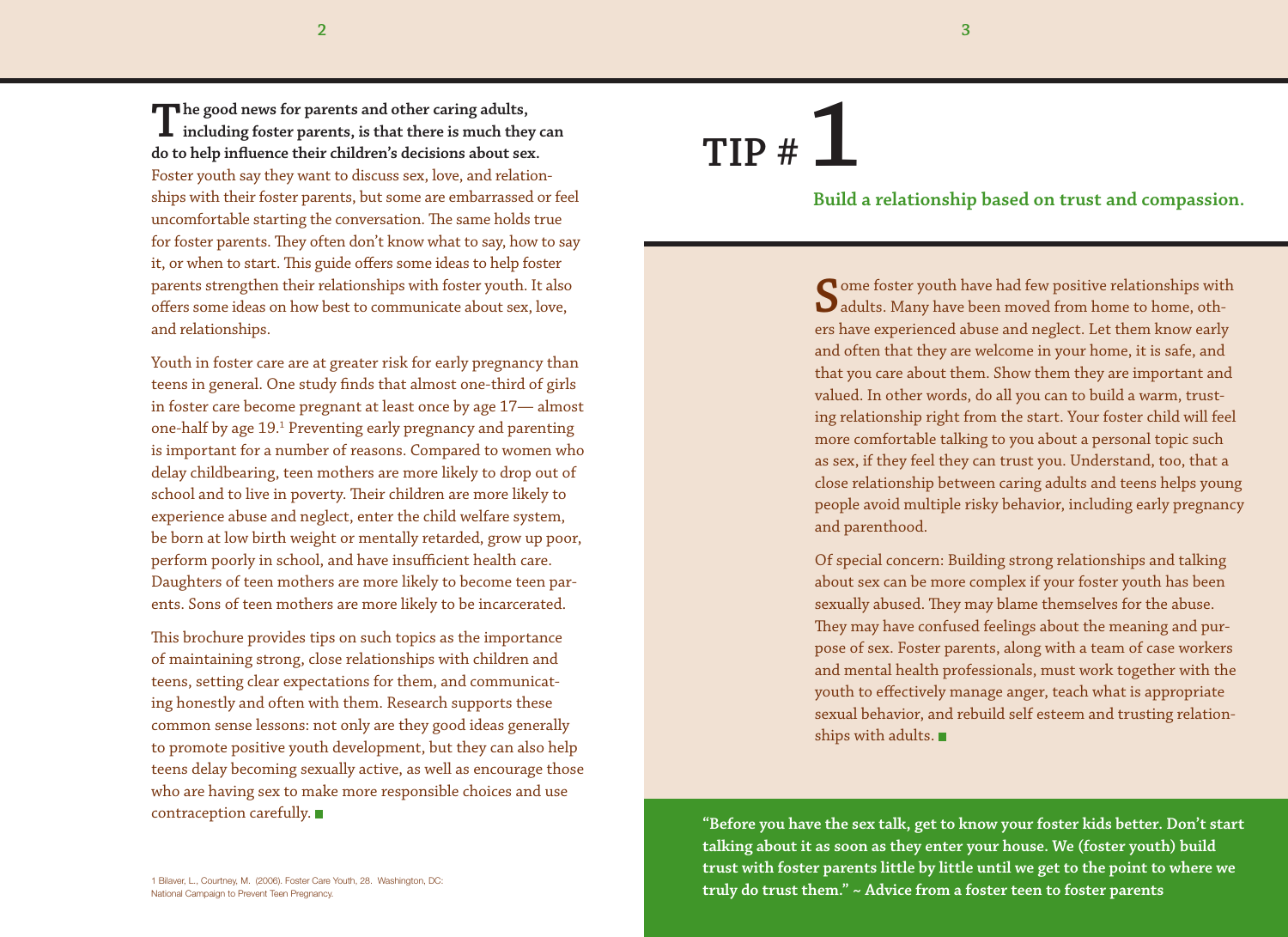**Talk with your foster children often about sex, and be specific.**

I deally, age-appropriate conversations about relationships<br>and intimacy should begin early in a child's life and con-**L** and intimacy should begin early in a child's life and continue through adolescence. Even if your foster child enters your house as an older teen, it's never too late to talk to them about sex. All kids need a lot of communication, guidance, and information about these issues, even if they sometimes don't appear to be interested in what you have to say. Resist "the talk" — make it an ongoing conversation. Remember to talk to both your foster daughters and foster sons. Remember too that both foster mothers and foster fathers should be involved in these conversations.

When you start the conversation, make sure that it is honest, open, non-judgmental, and respectful.

Be sure to have a two-way conversation, not a one-way lecture. Ask your teens what *they* think and what they know so you can correct misunderstandings or myths. Ask what worries them. Be a good listener and let your teens talk. Tell them truthfully and confidently what you think and why you think this way. If you're not sure about some issues, tell them that, too.

By the way, research clearly shows that talking with your children about sex does not encourage them to become sexually

**"It can't be a one-time conversation, like 'Yeah, I can check that off the list—I had the sex education conversation.' It needs to be an ongoing conversation." ~ Foster father**

active. Also keep in mind that your own behavior should match your words. Teens are careful watchers of adults and are very sensitive to hypocrisy.

Don't feel as though you have to "know it all." Teens need help in understanding the meaning of sex, not just how all the body parts work. Tell them about love and sex, and what the difference is. Talk to them about the future and commitment. And remember to talk about the reasons that kids find sex interesting and enticing; discussing only the "downside" of unplanned pregnancy and disease misses many of the issues on teenagers' minds. You will be a better communicator if you are sensitive to your foster youth's culture and religion, as well as their sexual orientation.

Some foster youth have a strong desire to have a child right away. They may seek to create their own family as a source of stable relationships and unconditional love. Have a frank and detailed discussion with your foster teens about how they plan to support a baby through 18 years of life and provide the emotional and financial opportunities they want for their children. Oftentimes, youth do not fully understand the true costs of raising a child. You can help give them a reality check.

Keep your case worker informed about your discussions with your foster youth. He or she can reinforce your messages with the foster youth and support you with any concerns you may have.

#### **Be an askable foster parent. Here are some of the kinds of questions that your foster children may want to discuss:**

- How do I know if I'm in love? Will sex bring me closer to my girlfriend/boyfriend?
- How will I know when I'm ready to have sex?
- Will having sex make me popular? How will sex affect my relationships now and in the future?

**4 5**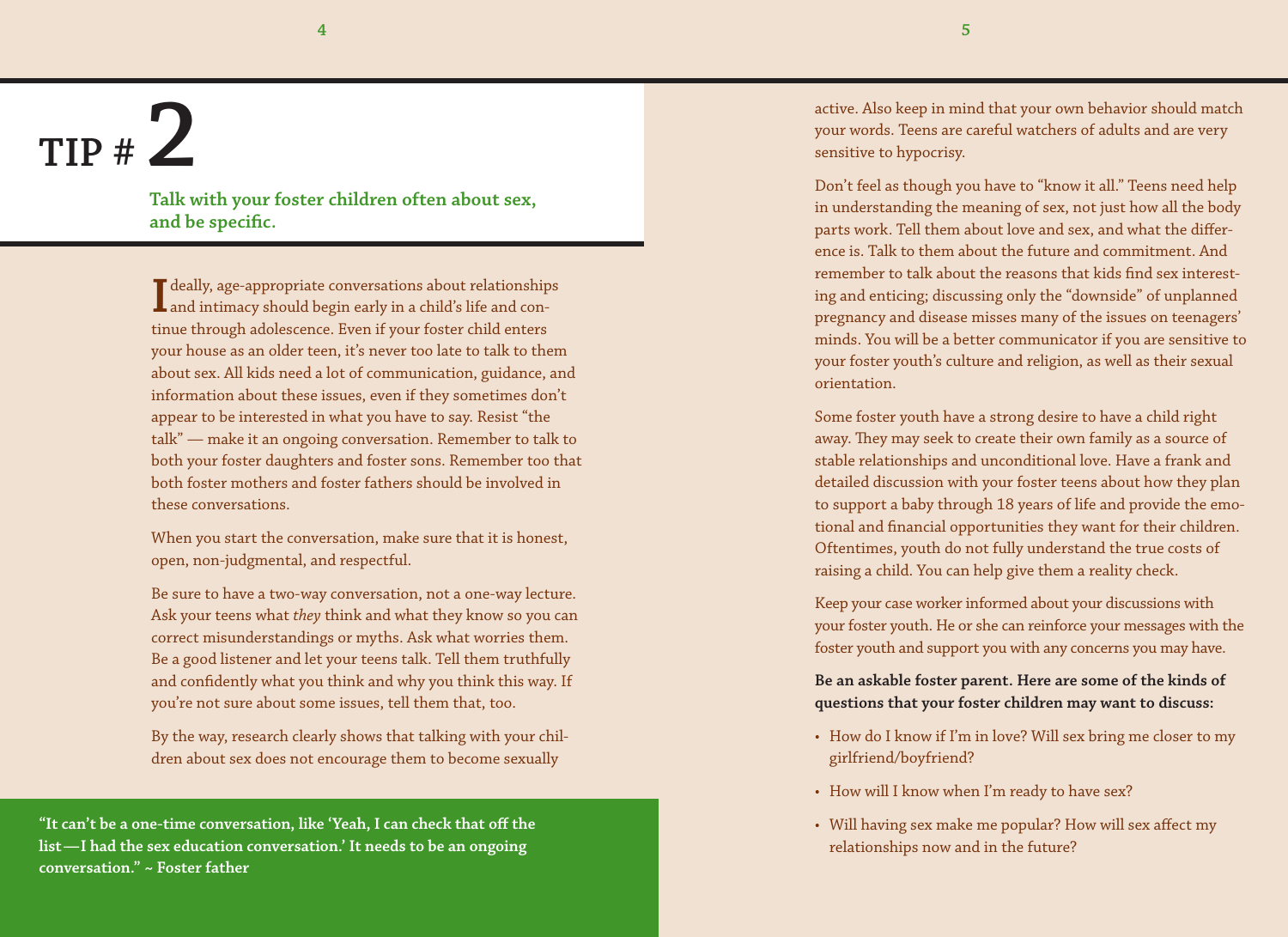- **6 7**
- How do I tell my boyfriend that I don't want to have sex without losing him or hurting his feelings?
- How do I manage pressure from my girlfriend to have sex?
- How do I deal with pressure from my friends to have sex?
- How does contraception work? Are some methods better than others? Are they safe?
- Can you get pregnant the first time?
- Why should I wait to have a baby?

#### **Be a parent with a point of view. Don't be shy about saying:**

- I think sex should be associated with commitment and teens simply aren't ready to commit.
- When you eventually do have sex, always use protection until you are ready to have a child.
- Have a plan. Think in advance about how you'll handle the heat of the moment. Will you say "no"? Will you use contraception? What if your partner wants to have sex but doesn't want to use contraception?
- It's okay to think about sex and feel sexual desire; everybody does. But it doesn't mean you have to act on these feelings now.
- One of the many reasons I'm concerned about drinking and drug use is that they are often linked to bad decisions about sex.
- Having a baby doesn't make you a man. Being strong enough to wait and act responsibly does.
- You don't have to have sex to keep a boyfriend. If sex is the price of a close relationship, then think again about the relationship.

### **TIP # 3**

#### **Spend quality time with your foster child.**

**T**eens who are close to their parents/foster parents and feel supported by them are more likely to wait until they are older to begin having sex, have fewer sexual partners, and use contraception more consistently. Simply having a caring parent around can make a real difference.

Family activities such as going out to the movies or outdoor activities can be quite important in a foster child's life. Try to eat and/or cook dinner together as often as possible and use the time for conversation, not confrontation. Something as simple as a car ride can be a perfect time to have meaningful conversations and learn about each other. Be supportive and be interested in what interests them. Attend their sports events; learn about their hobbies; be enthusiastic about their achievements, even the little ones; ask them questions that show you care and want to know what is going on in their lives.

**"Quality time is the time that child will allow you to have, so make the most of it. It could be an hour or just 10 minutes. Get them to open up and talk to you – build a relationship and friendship with them." ~ Foster mother**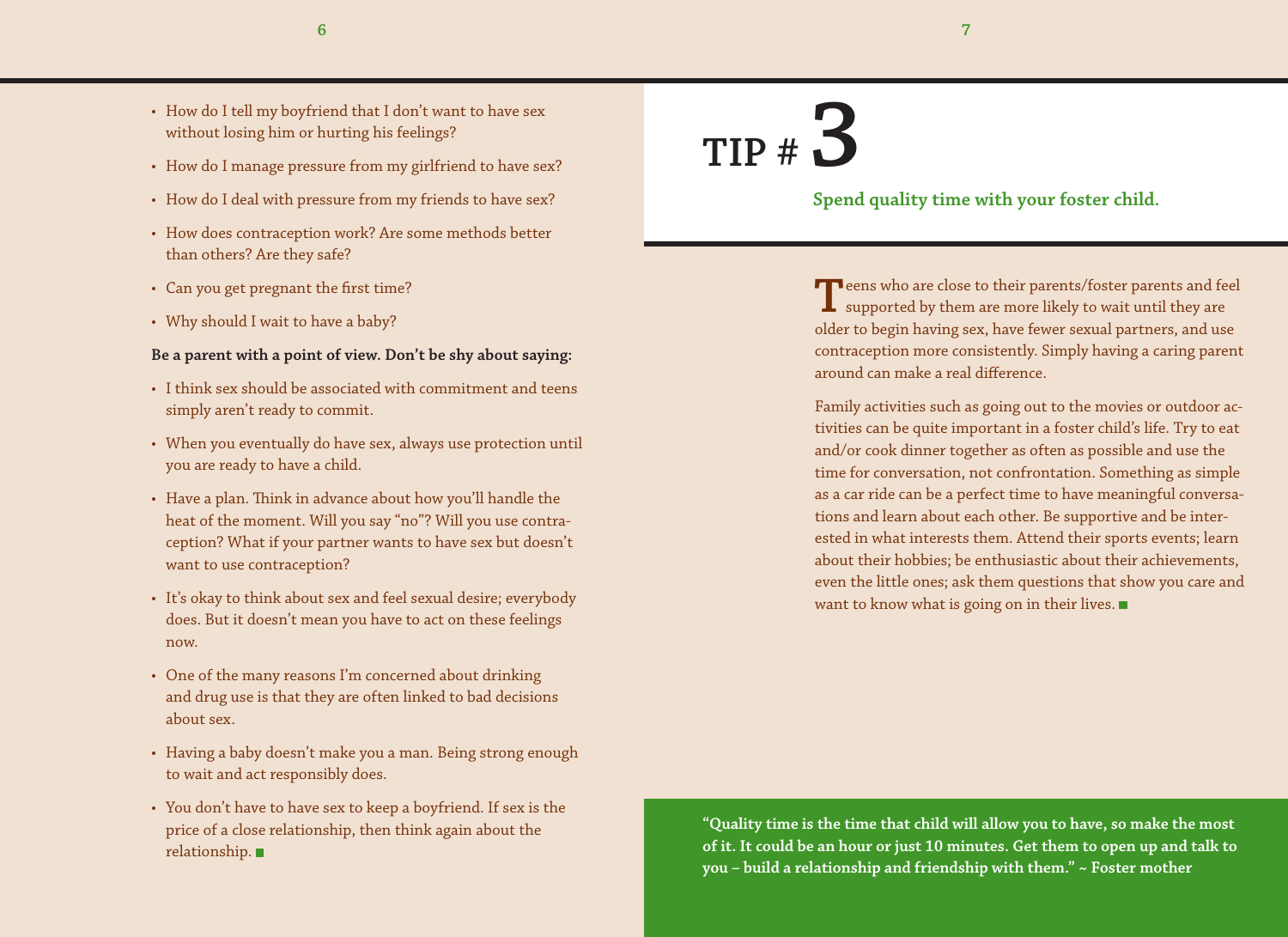**Supervise and monitor your foster children and adolescents.**

**D**<sup>o</sup> your best to establish rules, curfews, and standards of expected behavior, preferably through open family discussions. This may be difficult since some foster children may try to test your parental limits. Foster youth may contact their birth parents in hopes they will disagree with your rules. However, most foster teens respect guidelines and structure — it shows that you care about them.

 If your foster child gets out of school at 3 pm and you don't get home from work until 6 pm, who is responsible for making certain that your foster child is not only safe during those hours, but also involved in positive activities? Where are they when they go out with friends? Are there adults around who are in charge? Supervising and monitoring your foster child's whereabouts doesn't make you a nag; it makes you a caring foster parent.

## **TIP # 5**

**Know your foster children's friends and their families.**

**C**learly, friends have a strong influence on each other — both positive and negative. Foster parents should know that there is much they can do to help build on positive peer influence, and help foster teens steer clear of risky friendships. Whenever possible, meet the parents of your foster child's friends so that you can get to know them and try to establish common rules and expectations. It is easier to enforce a curfew that all your foster child's friends share rather than one that makes him or her different — but even if your views don't match those of other parents, hold fast to your convictions. Welcome your foster child's friends into your home and talk to them openly.

Keep in mind that if your foster child has moved around often, she/he may have to make a whole new set of friends. Some foster teens do not want anyone to know they are in foster care and may be reluctant for their foster parents to meet their friends. Don't be discouraged.

**"I often invite the parents of my foster children's friends over for dinner to get to know the family." ~ Foster mother**

> **"I drop my foster daughter off at friends' houses and go in and meet the parents. " ~ Foster mother**

**"My house is the 'hang out.' I have plenty of food around and games for them to play. At times it's inconvenient, but it works. I know that my foster children are safe and it's an opportunity to get to know their friends too. " ~ Foster mother**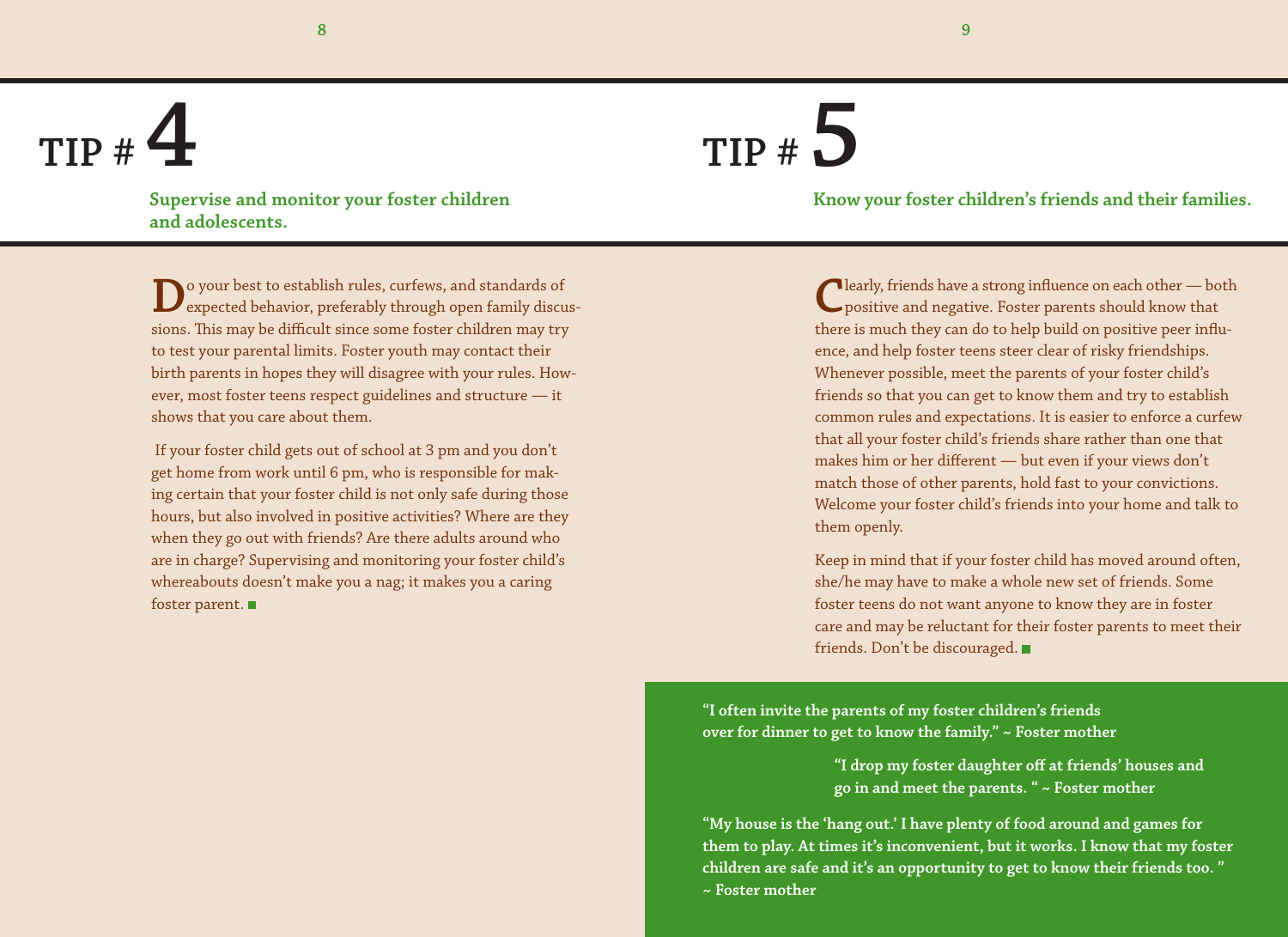**Know what your foster kids are watching, reading, and listening to.**

**T**oday's teenagers spend over 40 hours *each week* consum-ing media. Television, music, movies, videos, magazines, and the Internet send many messages about sex: Sex often has no meaning or consequences, unplanned pregnancy seldom happens, and few people in the media having sex ever seem to be married or even especially committed to each other. Is this consistent with your expectations and values? If not, it is important to talk with your foster children about what the media portray and what you think about it.

Encourage your kids to think critically: ask them what they think about the programs or movies they watch and the music they listen to. Watch their favorite shows with them and ask whether what they see on TV relates to anything in their lives or their friend's lives. While you cannot fully control what your foster children see and hear, you can certainly make your views known and control the media in your own house. For example, you can put the computer and television in an open space, not in a bedroom, so that they are easier to monitor.

## **TIP # 7**

**Don't forget the boys—Talk to your foster sons and your foster daughters. Avoid the double standard.** 

The 820,000 teen girls who get pregnant each year don't  $\perp$  do it alone. Boys may feel a lot of pressure to have sex to prove something to their friends or to impress a girl. Talk with boys — not just girls — about the emotional and health consequences of sex, responsibility, love, and values. Boys need to know that teen pregnancy has serious consequences for them, too. Some people have said that "a few minutes of pleasure can lead to 18 years of responsibility." Tell them how becoming a parent carries financial consequences and can interfere with achieving their educational and career goals.

**"I watch BET; I sit there with them. We watch the rap videos and we talk about movies, religion, their friends—everything. You have got to be able to communicate with them at all costs." ~ Foster father**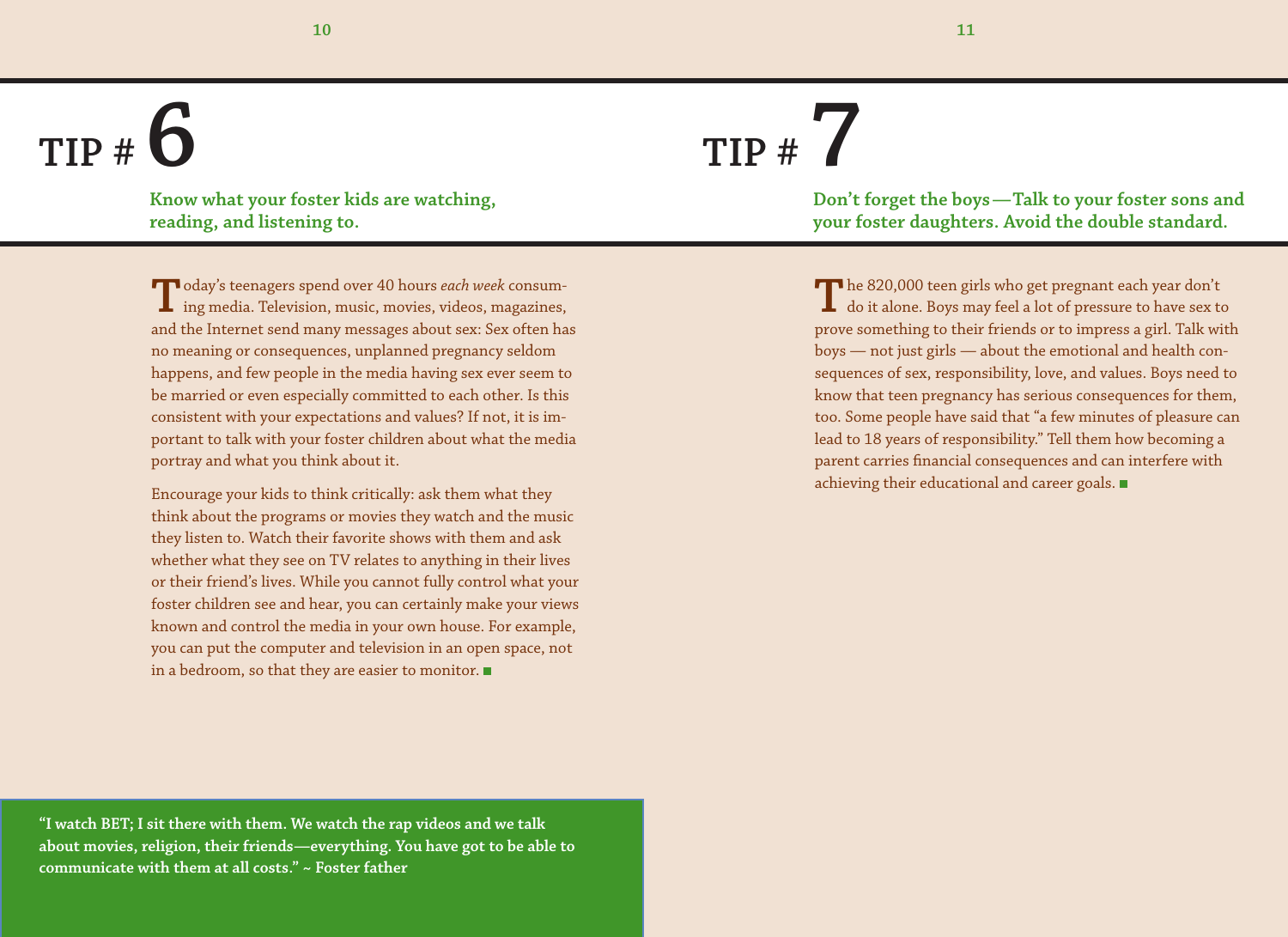**Discourage dating at an early age. Watch out for age differences in relationships.**

Allowing your foster teens to enter a serious dating rela-<br>tionship much before age 16 can lead to increased risk for getting pregnant. Instead, support group activities. Make your strong feelings about this known early on — that way it won't appear as though you disapprove of a particular person.

In addition, take a strong stand against your foster daughter dating a boy significantly older than she is. Don't allow your foster son to develop an intense relationship with a girl much younger than he is.

Try setting a limit of no more than a two- (or at most three) year age difference. Older guys often seem more mature or even glamorous to a younger girl. The power differences between younger girls and older boys, however, can lead girls into risky situations, including unwanted sex and sex with no protection. Young boys with older girls bring similar risks.

## **TIP # 9**

**Encourage your foster child to become involved in positive activities such as sports, arts, community-service, faith-based activities, or other after-school programs.**

Getting involved in hobbies, sports, or the arts can help<br>foster youth build confidence and self-esteem by mastering skills. Self-esteem is earned, not given. One of the best ways to earn it is by doing something well. Give them something positive to say "yes" to by providing them with alternatives to engaging in risky behavior. Community service, in particular, not only teaches job skills, but can also put teens in touch with other committed and caring adults. Many religious organizations have positive youth activities. Check out the resources for foster youth in your community such as camps, mentoring programs, and college preparation courses.

**"I have a no dating rule for my younger teens. But once they start driving, it's difficult to forbid dating. I talk to my older foster teens about what they want in a relationship and about their definition of dating. I have them bring their boyfriend or girlfriend over to the house so I can meet them. I try to meet the parents too." ~ Foster mother**

> **"Older men take advantage of you because they think you don't know any better." – Foster teen**

**"My foster parent had me involved in extra-curricular activities. Tap dancing, math classes, after-school programs, etc. And that was good, it took my mind off of the negative things in my life. I didn't have so much free time on my hands to actually think about sex." ~ Foster teen**